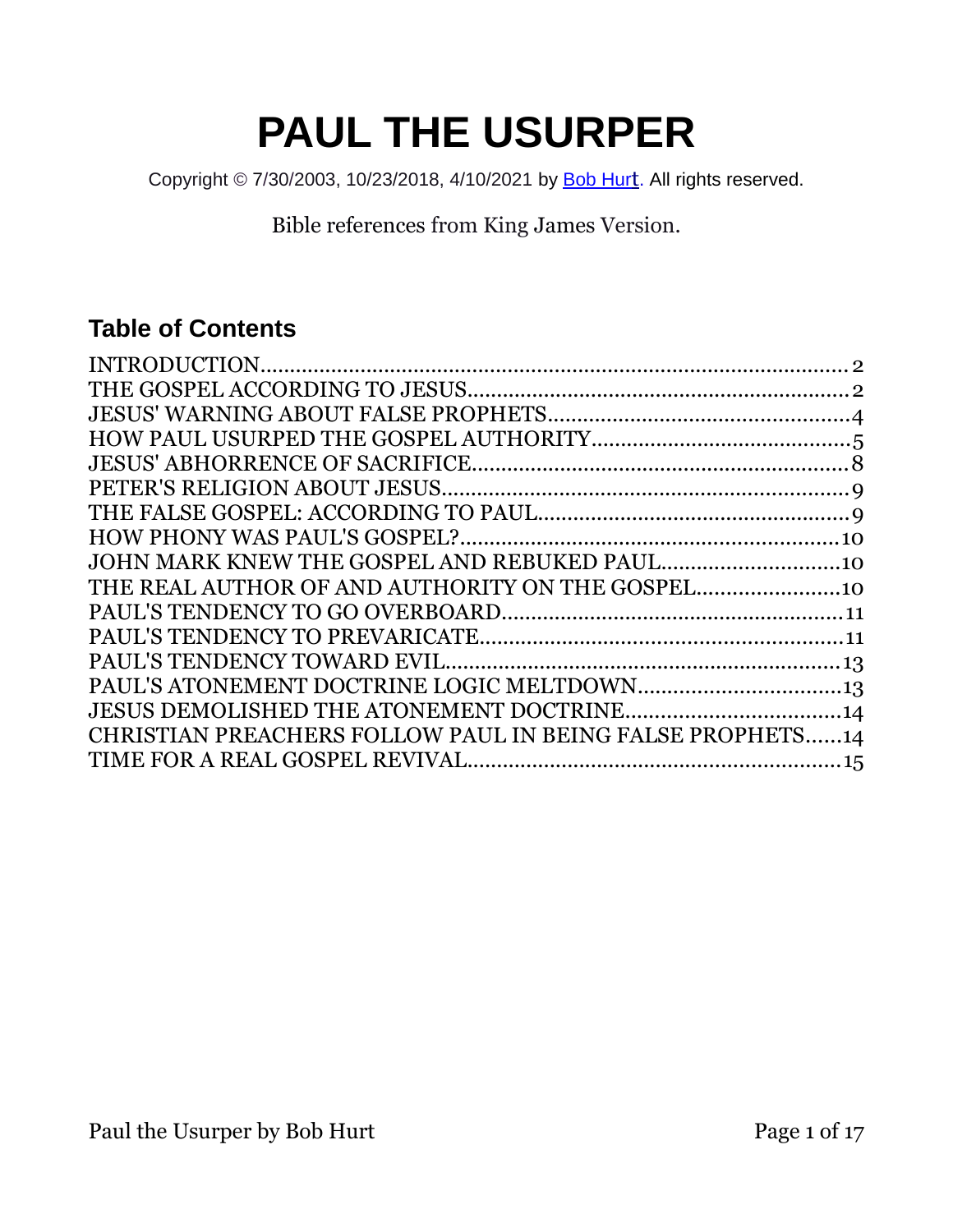## <span id="page-1-0"></span>**INTRODUCTION**

I note that Christian preachers and teachers love quoting Paul of Tarsus as a religious authority.

Why? Why not quote the ultimate authority, Jesus of Nazareth?

I am given to ask of such teachers: Do you believe Jesus' gospel teachings? Do you believe they apply to us today? Or do you believe Paul is the author of and authority on the gospel?

Do you elevate Paul's teachings above those of Jesus as regards their applicability to us? By what authority?

Christian preachers seem to have elected the apostle Paul as the spokesperson for the gospel.

This seems strange in view of the fact that Jesus said all that he needed to say about the gospel before he left this world, and that he did not appoint Paul as his official mouthpiece for the next 2000 years.

In his letters Paul elevated himself to the position of supreme authority over the gospel. Since his view of the gospel differed so markedly from Jesus' view, the broad adherence to Paul's views by Christian churches amounts to a colossal derailing of the actual gospel that Jesus taught.

For nearly 2000 years, Christians have preached a religion *about* Jesus instead of the religion *of* Jesus. We can summarize the religion of Jesus in the simple "gospel of the Kingdom of God" that Jesus taught and lived. Since Satan schemed to thwart Jesus' mission to this world and Paul actually succeeded in distracting 78 generations from the real gospel, one could rightly assert that Paul functioned as the servant of Satan.

And *that* is why I write this article. I intend to set the record straight. I shall show that Paul became a usurper and false prophet of the most insidious kind. But first, let us attend to the genuine gospel to which Jesus devoted the last four years of his life on earth.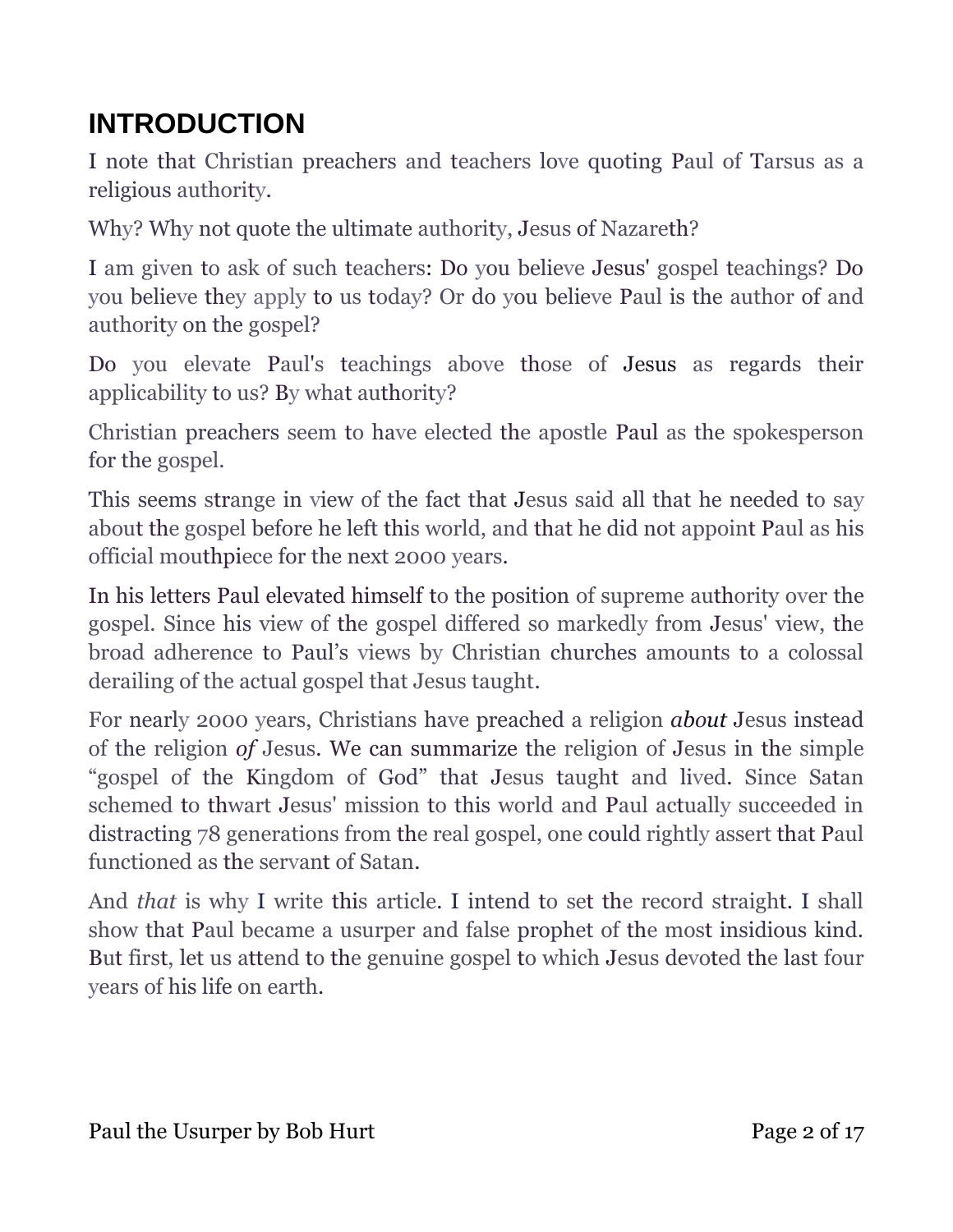## <span id="page-2-0"></span>**THE GOSPEL ACCORDING TO JESUS**

And what of the plan of salvation and gospel of and by Jesus?

Mat 6:14 For if ye forgive men their trespasses, your heavenly Father will also forgive you:

Mat 6:15 But if ye forgive not men their trespasses, neither will your Father forgive your trespasses.

Clearly, regardless of what you *believe*, if you forgive others the Father will forgive you, and if you don't he won't. Can you get into Heaven if the Father has not forgiven you? According to Jesus, even though you believe Jesus died on the cross to save you from your sins, if you don't forgive others who have sinned against you, you will not receive the Father's forgiveness. Thus, Paul's atonement doctrine, which I will discuss later, becomes meaningless in the face of not forgiving others of their sins against you.

Luk 10:25 And, behold, a certain lawyer stood up, and tempted him, saying, Master, what shall I do to inherit eternal life?

Luk 10:26 He said unto him, What is written in the law? how readest thou?

Luk 10:27 And he answering said, Thou shalt love the Lord thy God with all thy heart, and with all thy soul, and with all thy strength, and with all thy mind; and thy neighbour as thyself.

Luk 10:28 And he said unto him, Thou hast answered right: this do, and thou shalt live.

Obviously, if you love God and love your fellow humans, you will have eternal life. In the face of this truth, how can the belief that Jesus died on the cross as a human sacrifice to atone for sins provide any survival value? The gospel and the plan of salvation Jesus preached throughout his four-year public ministry did not include the atonement doctrine. But it did include love.

Joh 13:34 A new commandment I give unto you, That ye love one another; as I have loved you, that ye also love one another.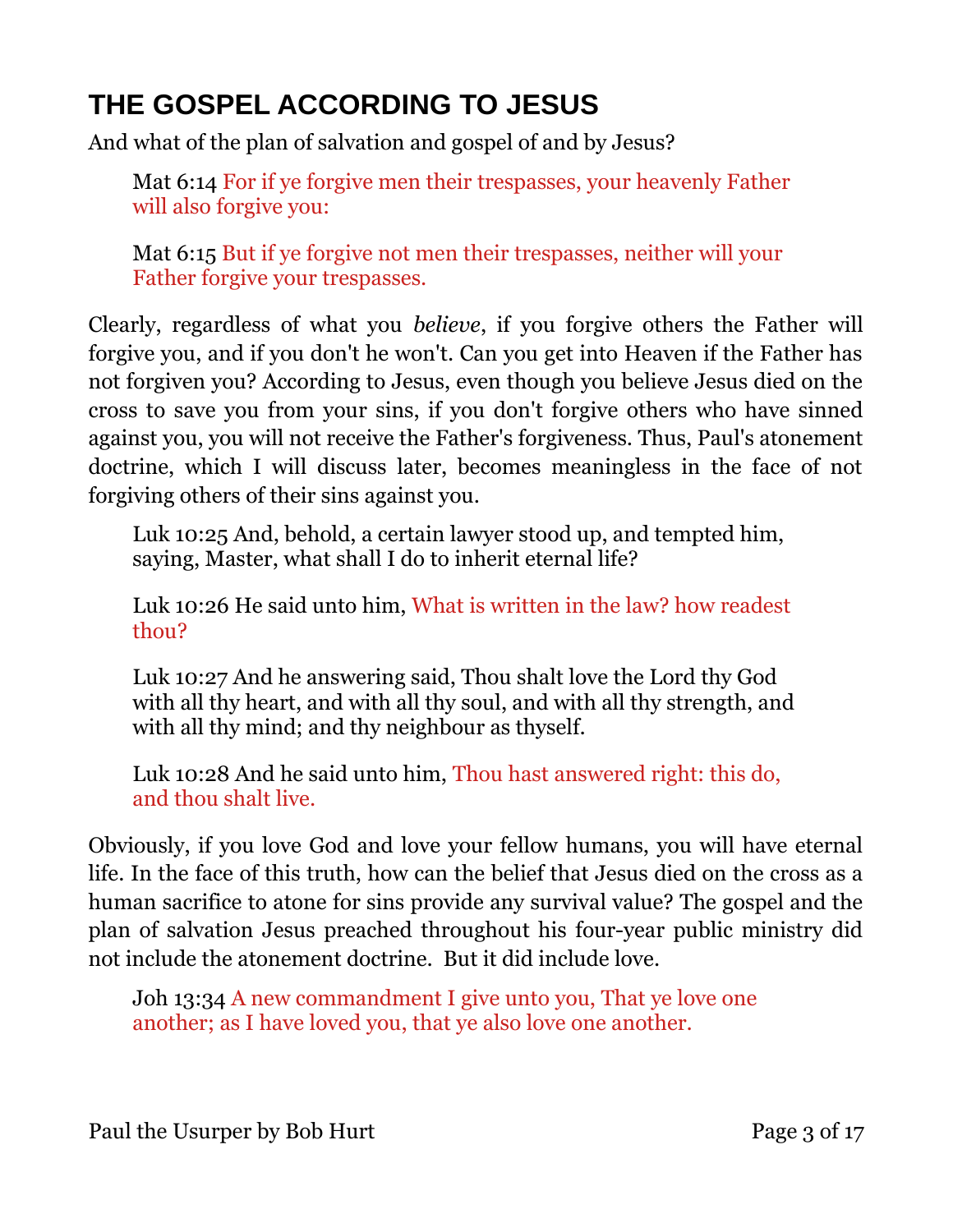Joh 13:35 By this shall all *men* know that ye are my disciples, if ye have love one to another.

This commandment has such great importance that the Father sent Jesus to this world to give it to us. Loving others also means serving others. Loving has no meaning unless one does something to show that love. The religion of Jesus and the gospel he taught impose *action* upon his followers. One cannot remain idle and participate in the religion of Jesus. We know that we must love and serve others to consider ourselves followers of Jesus.

Mat 5:19 Whosoever therefore shall break one of these least commandments, and shall teach men so, he shall be called the least in the kingdom of heaven: but whosoever shall do and teach *them,* the same shall be called great in the kingdom of heaven.

Luk 9:48 And said unto them, Whosoever shall receive this child in my name receiveth me: and whosoever shall receive me receiveth him that sent me: for he that is least among you all, the same shall be great.

Joh 13:14 If I then, *your* Lord and Master, have washed your feet; ye also ought to wash one another's feet.

Joh 13:15 For I have given you an example, that ye should do as I have done to you.

Joh 13:16 Verily, verily, I say unto you, The servant is not greater than his lord; neither he that is sent greater than he that sent him.

Joh 13:17 If ye know these things, happy are ye if ye do them.

Following the commandments of Jesus has critical importance to gaining eternal life and a high status in Heaven. The main commandments he gave required accepting the Fatherhood of God, loving God as a Heavenly Father, being loyal to his will, and living God's love by delivering unselfish loving service to others. And he simplified the process by telling people that to get started, they needed only to believe him and accept his authority.

Joh 3:16 For God so loved the world, that he gave his only begotten Son, that whosoever believeth in him should not perish, but have everlasting life.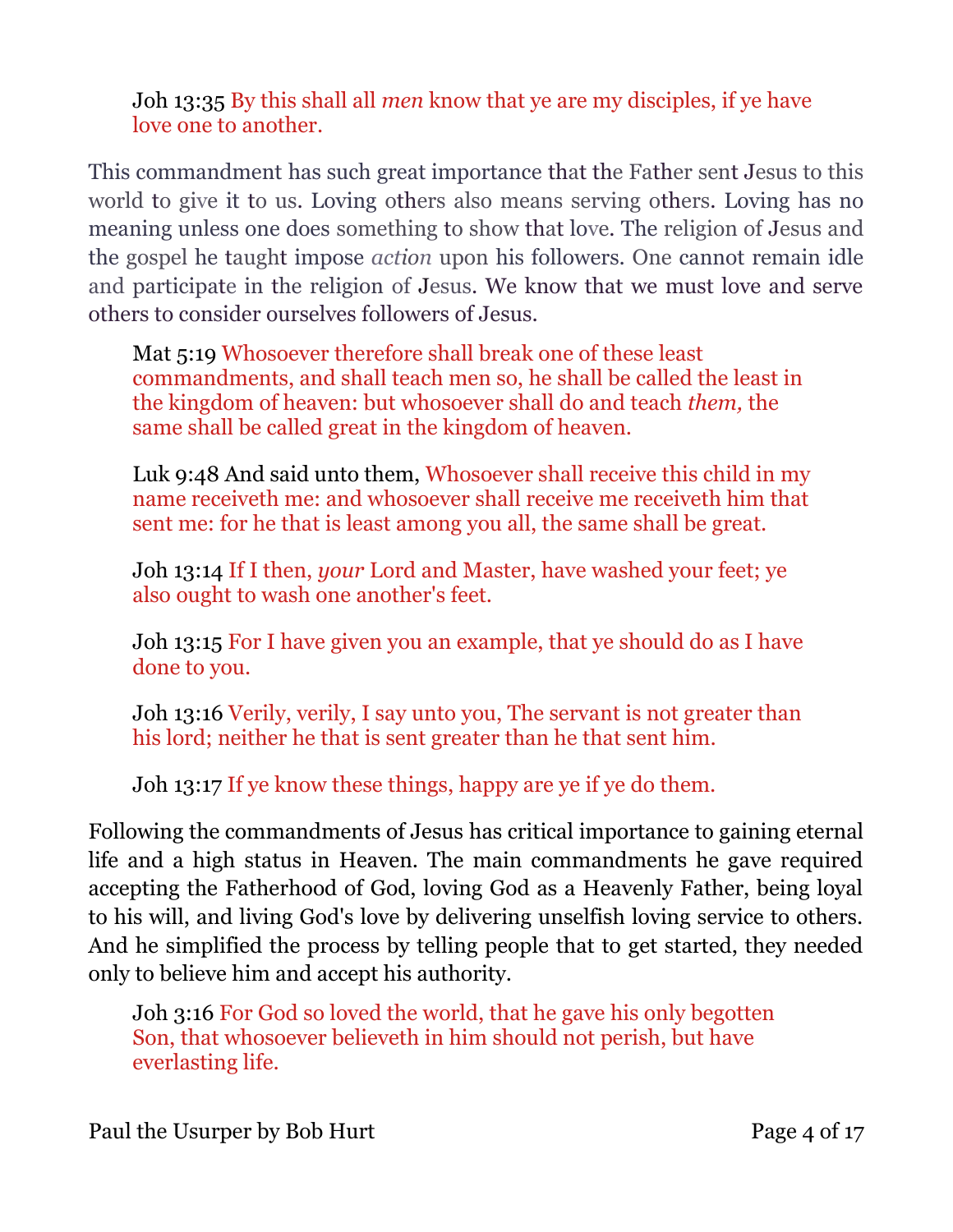This passage means one must believe Jesus in order to have everlasting life. Believing in Jesus means believing his existence, his authority, and his words. Notice this does not say believe in Paul.

Bottom line, the real gospel (good news) consists in the fact that one's wholehearted embrace of one's sonship to the Universal Father, characterized by loving others as brothers and delivering unselfish, loving service to them, gives one an eternal destiny in company with the Father.

## <span id="page-4-1"></span>**JESUS' WARNING ABOUT FALSE PROPHETS**

Jesus knew people like Paul would come along to derail his gospel. And so, he warned his followers to beware of them.

Mat 7:15 Beware of false prophets, which come to you in sheep's clothing, but inwardly they are ravening wolves.

Mat 24:11 And many false prophets shall rise, and shall deceive many.

Mat 24:24 For there shall arise false Christs, and false prophets, and shall shew great signs and wonders; insomuch that, if *it were* possible, they shall deceive the very elect.

Mar 13:22 For false Christs and false prophets shall rise, and shall shew signs and wonders, to seduce, if *it were* possible, even the elect.

Luk 6:26 Woe unto you, when all men shall speak well of you! for so did their fathers to the false prophets.

## <span id="page-4-0"></span>**HOW PAUL USURPED THE GOSPEL AUTHORITY**

Paul ignored the Gospel Jesus taught (if indeed Paul even knew its tenets) in order to teach his own erroneous ideas about the Gospel, and then he CURSED anyone (and that would include Jesus) who taught a gospel different from his contrived "gospel".

Gal 1:8 But though we, or an angel from heaven, preach any other gospel unto you than that which we have preached unto you, let him be accursed.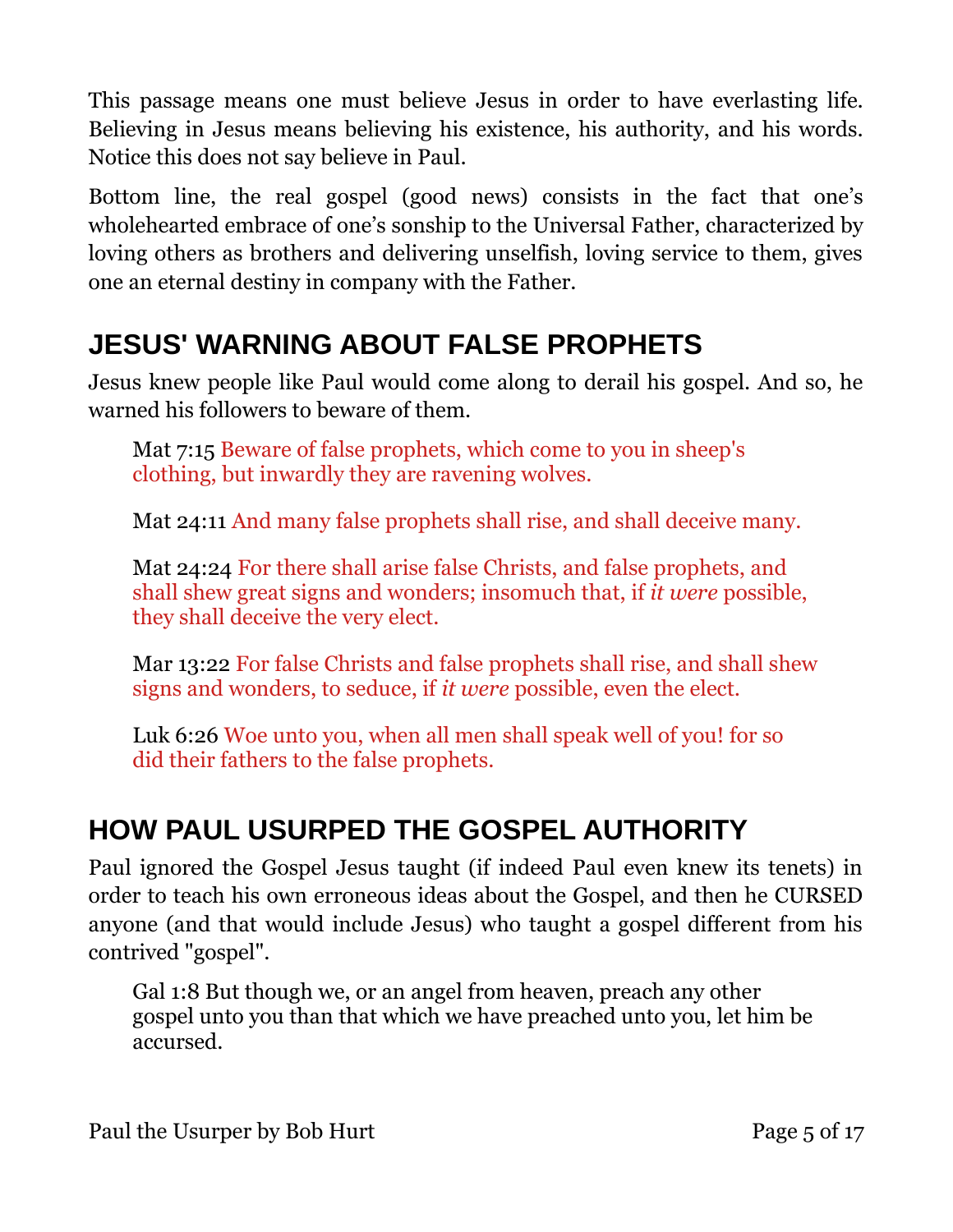Gal 1:9 As we said before, so say I now again, If any man preach any other gospel unto you than that ye have received, let him be accursed.

It is unfortunate that no one of sufficient power was around 1950 years ago to set the record straight for this errant, arrogant, self-styled "authority" on the socalled gospel. He was an ardent Christian killer before his conversion, and just as ardently a misleader and usurper of authority afterward. I shall explain why.

Nothing in scripture, other than the words of Paul himself, proves that Paul somehow miraculously knew what the gospel was. All we know is that he was blinded on the road to Damascus and told to get further instructions in Damascus. We are never told what those instructions were. We know from Paul's account that he went to Arabia.

Gal 1:17 Neither went I up to Jerusalem to them which were apostles before me; but I went into Arabia, and returned again unto Damascus.

Most likely he went to Philadelphia (present-day Amman Jordan) in Arabia to meet with the followers of a real Apostle, Andrew. It is important to note that the converted synagogue of Philadelphia church was the only one of seven churches that had been fully loyal to Jesus, The other six had been founded by Paul.

To the Church in Philadelphia

Rev 3:7 And to the angel of the church in Philadelphia write; These things saith he that is holy, he that is true, he that hath the key of David, he that openeth, and no man shutteth; and shutteth, and no man openeth;

Rev 3:8 I know thy works: behold, I have set before thee an open door, and no man can shut it: for thou hast a little strength, and hast kept my word, and hast not denied my name.

Rev 3:9 Behold, I will make them of the synagogue of Satan, which say they are Jews, and are not, but do lie; behold, I will make them to come and worship before thy feet, and to know that I have loved thee.

Rev 3:10 Because thou hast kept the word of my patience, I also will keep thee from the hour of temptation, which shall come upon all the world, to try them that dwell upon the earth.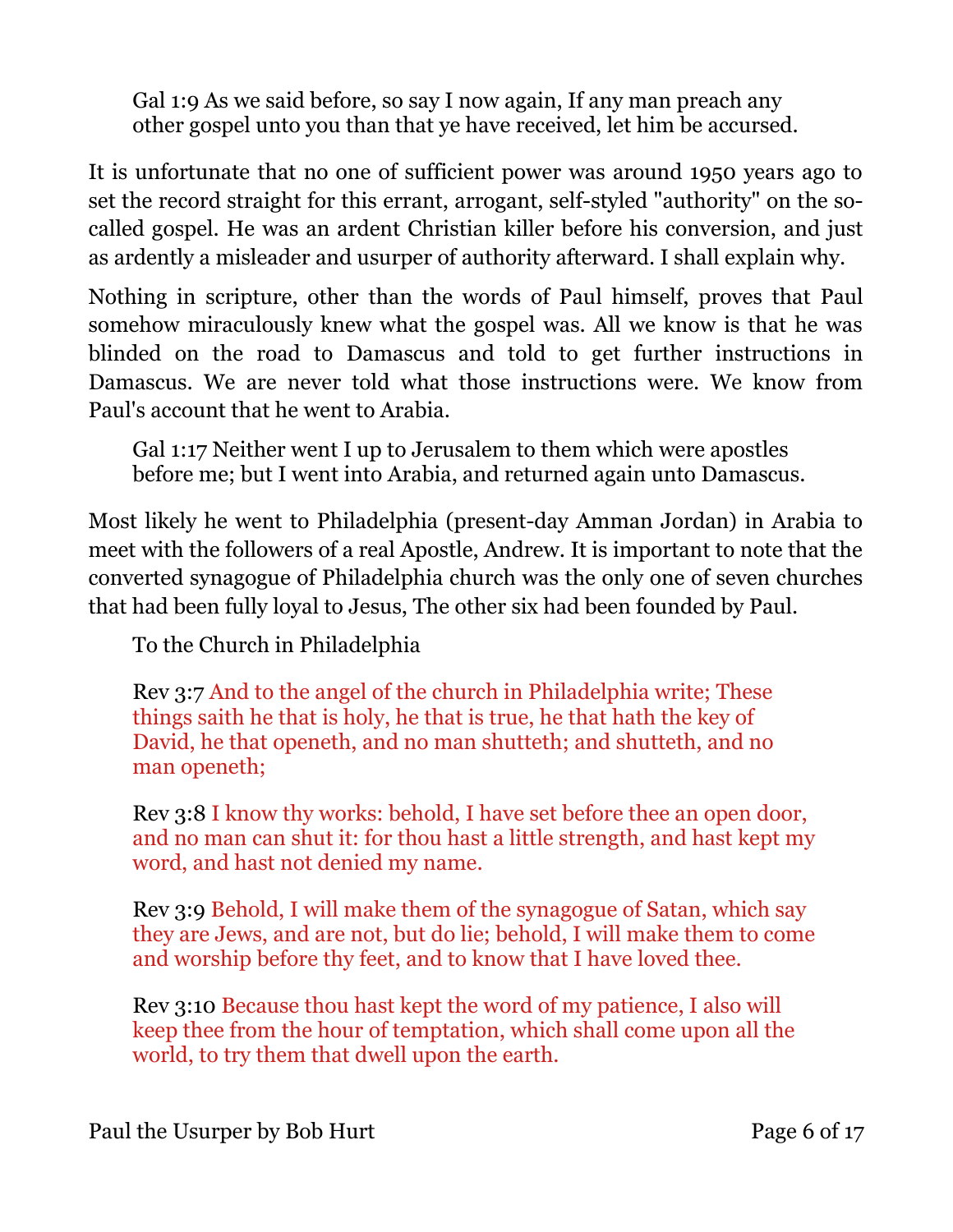There are those who say that the Philadelphia mentioned was in Asia minor. It wasn't. It was the last place Jesus visited on a preaching tour, and the likely place to which Andrew, Mary, Martha, and Lazarus fled when persecutions began not too long after the ascension of Jesus and Peter's Pentecostal sermon.

Andrew had been the apostolic leader, and so naturally Paul would seek him out. Since Andrew was level-headed and consummately devoted to the gospel, the instructions in Damascus were for Paul to seek him out and learn the gospel first-hand from the leader of Jesus' apostles, or his replacement. By this time Andrew himself had ventured to his martyrdom in Thrace.

Although scripture makes no mention of this, it is highly likely that the head of John the Baptist's apostles met up with Andrew in Philadelphia and helped Andrew reform the synagogue there into a new church of Jesus' gospel.

We read nothing of John's apostles in the synoptic gospel accounts because they operated in Idumea, south of Judea, possibly headquartered at the southern end of the Dead Sea. John's apostles had joined up with Jesus after their master's death, and the two apostolic heads must often have been in communication for the purpose of resolving problems common to both in dealing with their respective groups. So it is natural that they should join in Philadelphia before the persecutions started in earnest.

One indication that the church is Philadelphia differed with Paul on religious philosophy is the fact that it is never mentioned in Paul's writings (only in the book of Revelation). Another is the fact that it was still going strong when, less than 600 years later, the followers of Muhammad overran it, and that before then, Muhammad had learned of the "real" gospel from Philadelphia missionaries of the closest trade-route "church" to Medina and Mecca.

That teaching is likely why Muhammad was so incensed with the Christian idea that Jesus and Mary were part of the trinity, which differed with the more downto-earth gospel Jesus had taught.

Given Paul's domineering nature, he seems to have rejected the gospel Andrew's followers imparted to him. He returned to Damascus for three years, probably formulating his own version of the gospel, then went to see Peter for more satisfaction, denying he had met with any other apostle.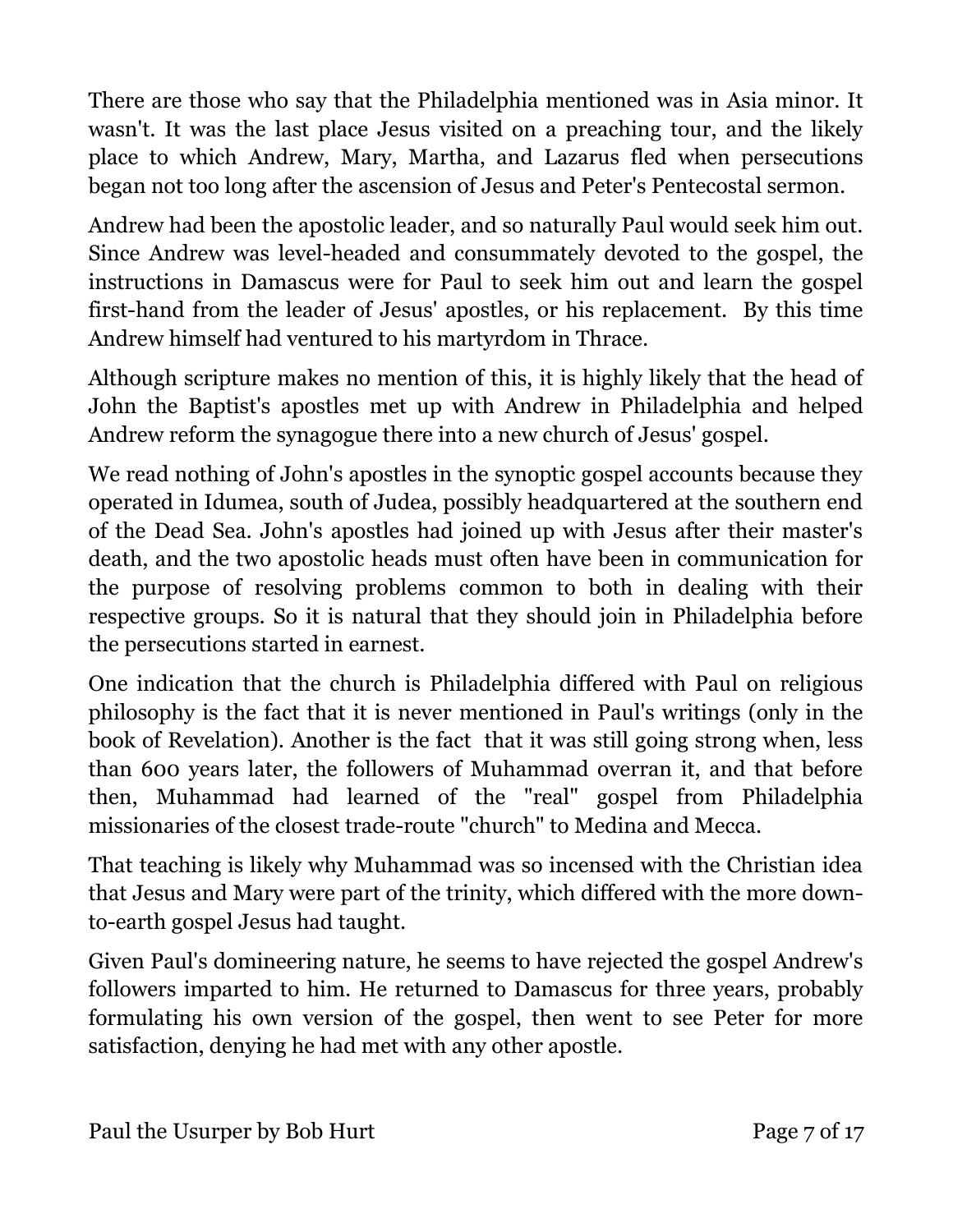Gal 1:17 Neither went I up to Jerusalem to them which were apostles before me; but I went into Arabia, and returned again unto Damascus.

Gal 1:18 Then after three years I went up to Jerusalem to see Peter, and abode with him fifteen days.

Gal 1:19 But other of the apostles saw I none, save James the Lord's brother.

Paul evolved a personal theology and religious philosophy, a stew comprised of elements of Judaism, Mithraism, and the Greek philosophy of Plato and Philo, as well as the teachings of Jesus. However, it focused on the atonement doctrine (codified in the book of Hebrews) and was woefully short on the specific teachings of Jesus about salvation.

Although Paul taught love (Rom 13:8), he neglected to mention that the death and resurrection of Jesus had nothing to do with the plan of salvation Jesus outlined in the passages above.

# <span id="page-7-0"></span>**JESUS' ABHORRENCE OF SACRIFICE**

In fact, Jesus had shown an abhorrence for the practice of sacrifices, going so far as showing it had no efficacy at all (compared to loving God), and drove out of the temple the sacrificial beasts and associated money changers.

Mar 12:33 And to love him with all the heart, and with all the understanding, and with all the soul, and with all the strength, and to love his neighbour as himself, is more than all whole burnt offerings and sacrifices.

Mar 11:15 And they come to Jerusalem: and Jesus went into the temple, and began to cast out them that sold and bought in the temple, and overthrew the tables of the moneychangers, and the seats of them that sold doves;

Joh 2:14 And found in the temple those that sold oxen and sheep and doves, and the changers of money sitting:

Joh 2:15 And when he had made a scourge of small cords, he drove them all out of the temple, and the sheep, and the oxen; and poured out the changers' money, and overthrew the tables;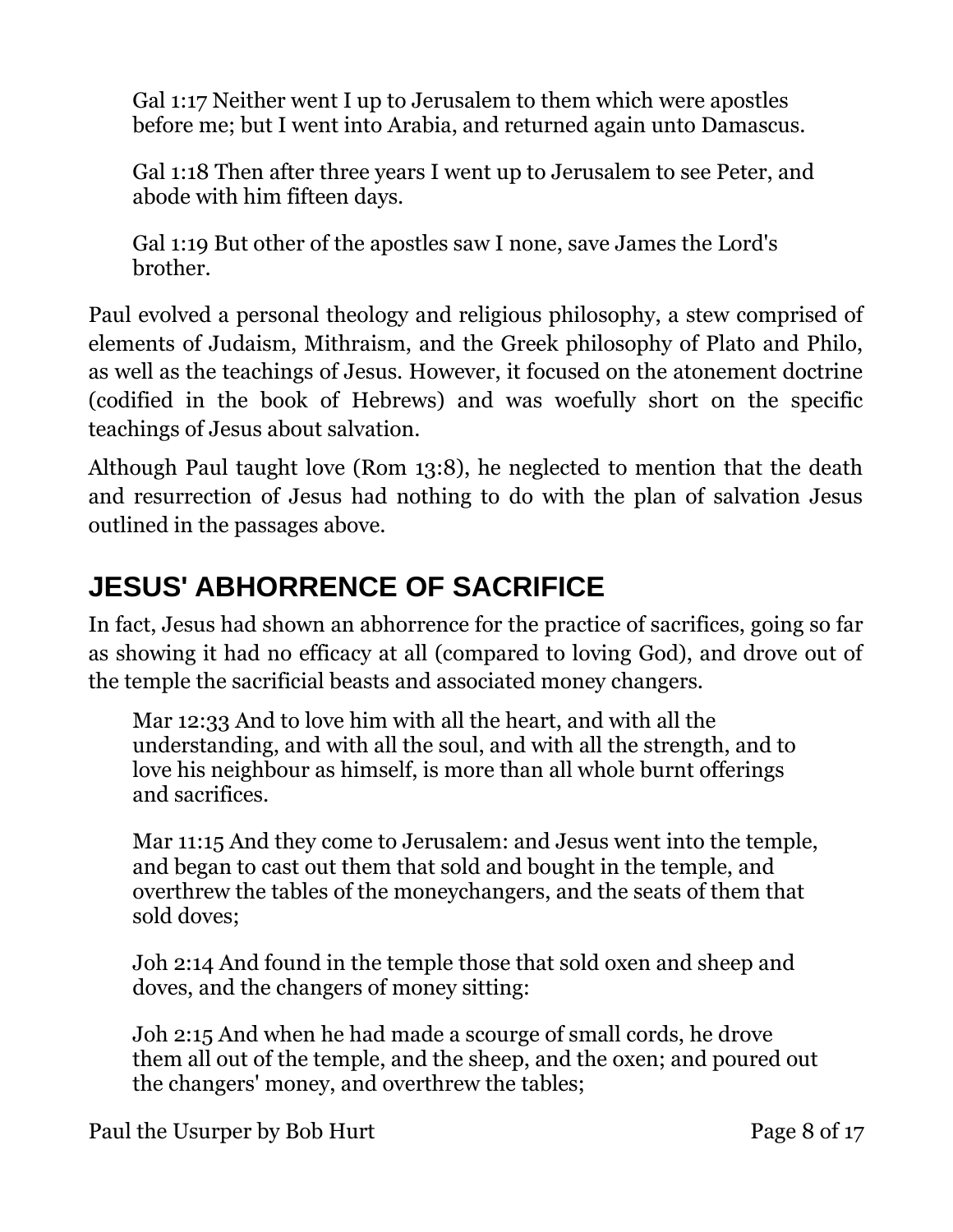Jesus established the bread and wine ritual as a substitute for eating sacrificial meat. This was 1500 years after Moses had instituted the practice of ransom so fathers could avoid sacrificing first-born sons. And that was 500 years after Abraham had been all-too ready to murder his own first-born son in a pagan sacrificial ritual. Jesus tried his best to wean his followers from the ritual of human and animal sacrifice forever.

Mar 14:22 And as they did eat, Jesus took bread, and blessed, and brake *it,* and gave to them, and said, Take, eat: this is my body.

Mar 14:23 And he took the cup, and when he had given thanks, he gave *it* to them: and they all drank of it.

Mar 14:24 And he said unto them, This is my blood of the new testament, which is shed for many.

Mar 14:25 Verily I say unto you, I will drink no more of the fruit of the vine, until that day that I drink it new in the kingdom of God.

## <span id="page-8-0"></span>**PETER'S RELIGION ABOUT JESUS**

Peter, forgetting the great commission orders to spread the Gospel he had received from Jesus just that morning before Jesus ascended into Heaven, spent

the afternoon of Pentecost preaching about the "Risen Christ". He completely

ignored the gospel Jesus had spent 4 years teaching.

Act 2:31 He seeing this before spake of the resurrection of Christ, that his soul was not left in hell, neither his flesh did see corruption.

Act 2:37 Now when they heard *this,* they were pricked in their heart, and said unto Peter and to the rest of the apostles, Men *and* brethren, what shall we do?

Act 2:38 Then Peter said unto them, Repent, and be baptized every one of you in the name of Jesus Christ for the remission of sins, and ye shall receive the gift of the Holy Ghost.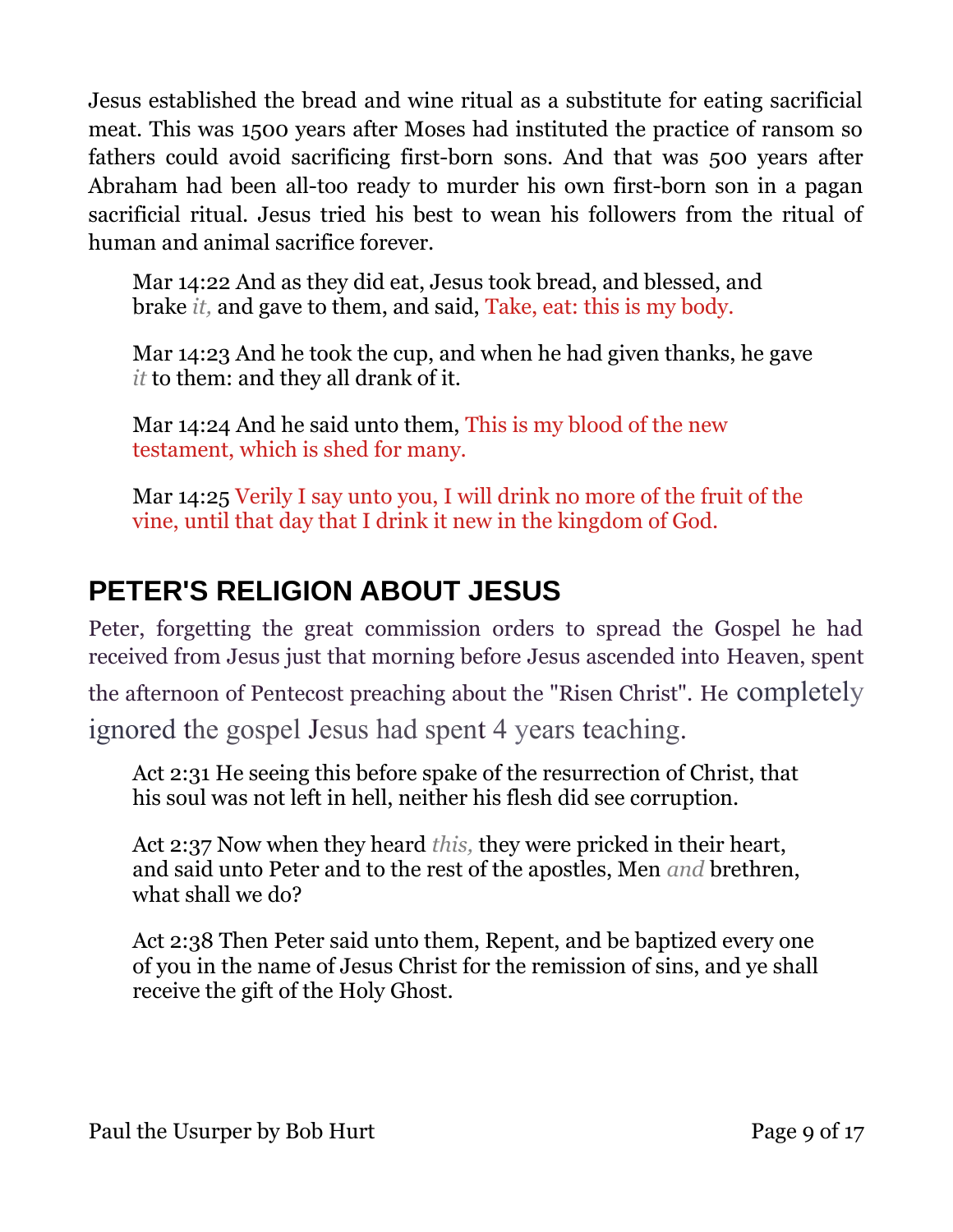# <span id="page-9-1"></span>**THE FALSE GOSPEL: ACCORDING TO PAUL**

Paul, following in Peter's footsteps, ignoring the advice of the followers of Andrew in Philadelphia, made the sacrificial death of Jesus the keystone of his doctrine and focal point of his conversion teachings.

1Co 10:16 The cup of blessing which we bless, is it not the communion of the blood of Christ? The bread which we break, is it not the communion of the body of Christ?

Eph 2: 13 But now in Christ Jesus ye who sometimes were far off are made nigh by the blood of Christ.

Heb 9: 14 How much more shall the blood of Christ, who through the eternal Spirit offered himself without spot to God, purge your conscience from dead works to serve the living God?

Rom 12:1 I beseech you therefore, brethren, by the mercies of God, that ye present your bodies a living sacrifice, holy, acceptable unto God, which is your reasonable service.

1Co 5:7 Purge out therefore the old leaven, that ye may be a new lump, as ye are unleavened. For even Christ our passover is sacrificed for us:

Eph 5:2 And walk in love, as Christ also hath loved us, and hath given himself for us an offering and a sacrifice to God for a sweetsmelling savour.

#### <span id="page-9-0"></span>**HOW PHONY WAS PAUL'S GOSPEL?**

Paul's gospel certainly was phony. He seemed to add all kinds of things to it that were of his own invention. As just one of many examples, consider his phony "gospel" of uncircumcision. Circumcision had absolutely NOTHING to do with the gospel taught by Jesus.

Gal 2:7 But contrariwise, when they saw that the gospel of the uncircumcision was committed unto me, as the gospel of the circumcision was unto Peter;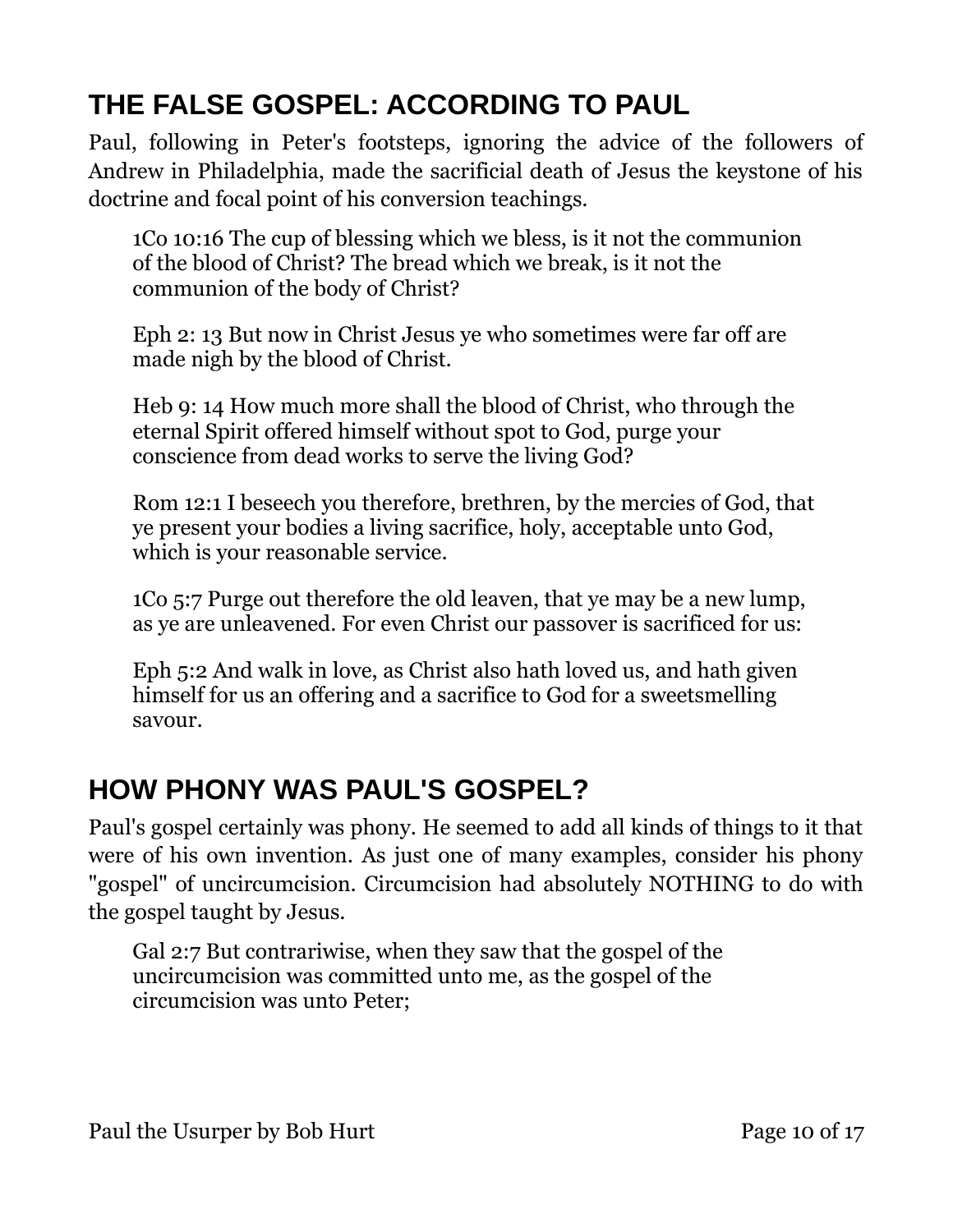# <span id="page-10-1"></span>**JOHN MARK KNEW THE GOSPEL AND REBUKED PAUL**

We get a clear picture of how horrified the LOYAL followers of Jesus were upon discovering the truth. John Mark had hung out with Jesus and the apostles for upwards of three years when a young teenager. He was intimately familiar with all points of the gospel Jesus had preached throughout a four-year public ministry. He teamed up with Paul and Barnabas on Paul's first missionary tour. When he found out what Paul was actually preaching, he argued to no avail, and then refused to participate.

Act 15:38 But Paul thought not good to take him with them, who departed from them from Pamphylia, and went not with them to the work.

Act 15:39 And the contention was so sharp between them, that they departed asunder one from the other: and so Barnabas took Mark, and sailed unto Cyprus;

#### <span id="page-10-0"></span>**THE REAL AUTHOR OF AND AUTHORITY ON THE GOSPEL**

Mark was right to contend prodigiously against Paul. The Father is the author of the gospel, and Jesus is our creator and the only authority on the gospel.

Joh 12:49 For I have not spoken of myself; but the Father which sent me, he gave me a commandment, what I should say, and what I should speak.

Joh 12:50 And I know that his commandment is life everlasting: whatsoever I speak therefore, even as the Father said unto me, so I speak.

In the above passages, you have seen Paul declaring himself to be the authority on the gospel, condemning any other teacher, including the other apostles like Andrew who were actually loyal to the Gospel of Jesus. You have seen him ignore the gospel of love and forgiveness taught by Jesus, and adhere to the errant gospel of the "risen Christ" preached by Peter. You have seen the contrast between the phony gospel he taught and the real gospel Jesus taught.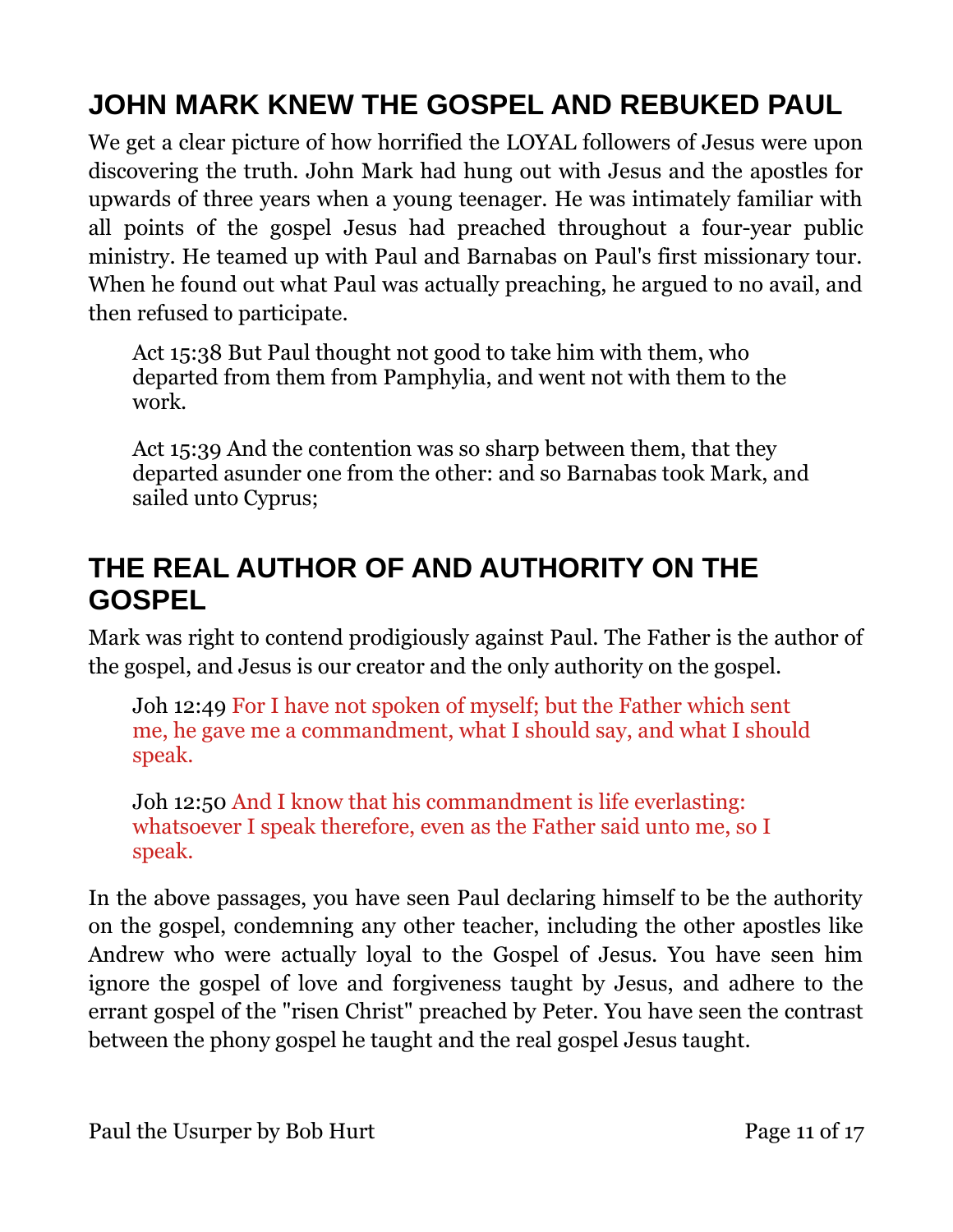# <span id="page-11-1"></span>**PAUL'S TENDENCY TO GO OVERBOARD**

We needn't wonder why Paul was such a usurper. First of all, he was prone to go way overboard. By his own admission he had persecuted Christians, and had even held the robes of Jews who had stoned Stephen.

Act 7:58 And cast him out of the city, and stoned him: and the witnesses laid down their clothes at a young man's feet, whose name was Saul.

Act 7:59 And they stoned Stephen, calling upon God, and saying, Lord Jesus, receive my spirit.

Gal 1:13 For ye have heard of my conversation in time past in the Jews' religion, how that beyond measure I persecuted the church of God, and wasted it:

## <span id="page-11-0"></span>**PAUL'S TENDENCY TO PREVARICATE**

He also went overboard by lying when trying to convert people to his new cult about Jesus. Paul himself admitted he prevaricated in order to get people to believe his phony gospel, which he falsely claimed to be the "gospel of Christ". He claimed that the ends justifies the means, a concept totally opposite from Jesus' noble life and teachings. Yes, to Paul it was perfectly okay to lie to people about the gospel and to deceive them as to his intentions, just so he could convert them to his own personal religious beliefs.

1Co 9:16 For though I preach the gospel, I have nothing to glory of: for necessity is laid upon me; yea, woe is unto me, if I preach not the gospel!

1Co 9:17 For if I do this thing willingly, I have a reward: but if against my will, a dispensation of the gospel is committed unto me.

1Co 9:18 What is my reward then? Verily that, when I preach the gospel, I may make the gospel of Christ without charge, that I abuse not my power in the gospel.

1Co 9:19 For though I be free from all men, yet have I made myself servant unto all, that I might gain the more.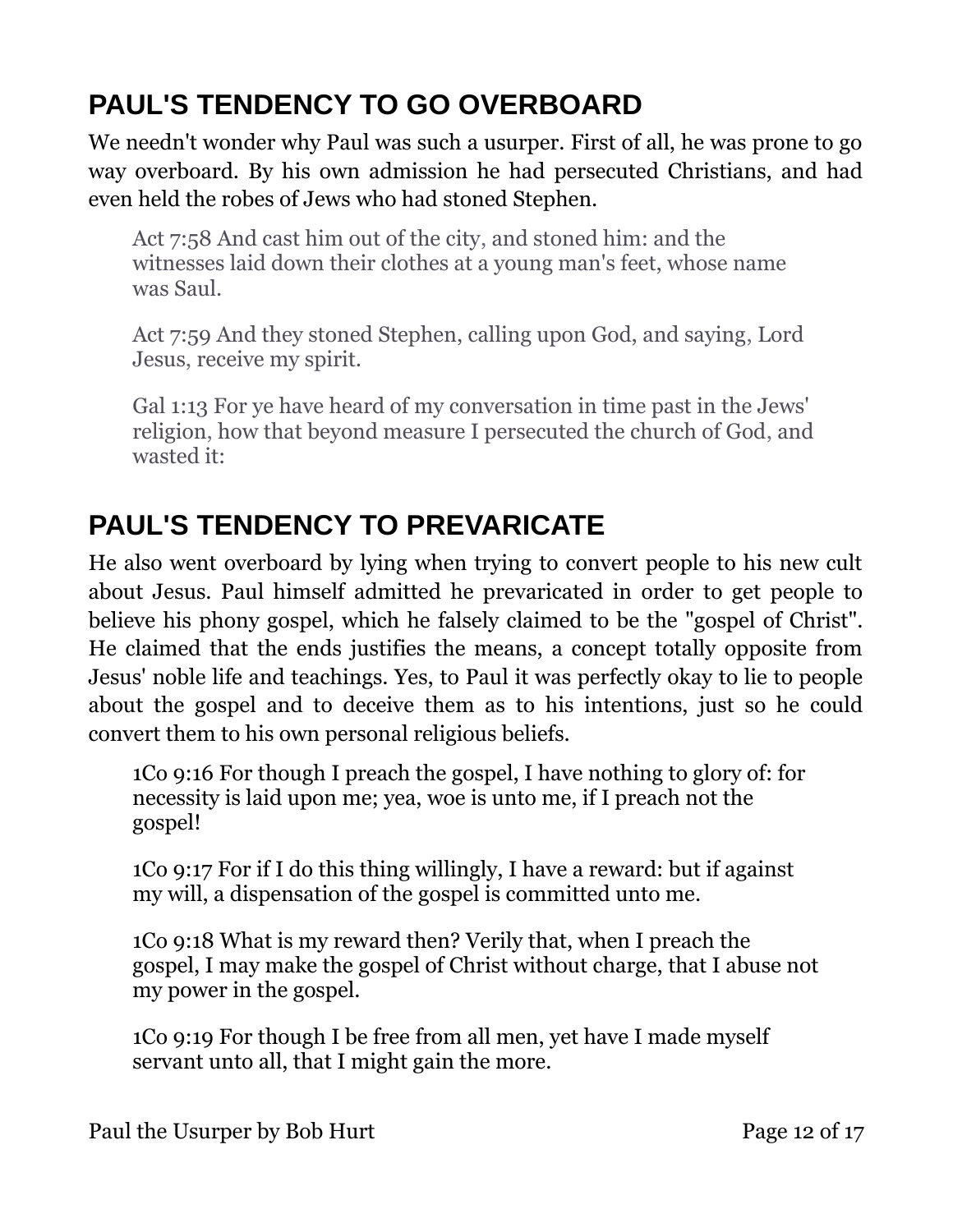1Co 9:20 And unto the Jews I became as a Jew, that I might gain the Jews; to them that are under the law, as under the law, that I might gain them that are under the law;

1Co 9:21 To them that are without law, as without law, (being not without law to God, but under the law to Christ,) that I might gain them that are without law.

1Co 9:22 To the weak became I as weak, that I might gain the weak: I am made all things to all men, that I might by all means save some.

1Co 9:23 And this I do for the gospel's sake, that I might be partaker thereof with you.

1Co 9:24 Know ye not that they which run in a race run all, but one receiveth the prize? So run, that ye may obtain.

1Co 9:25 And every man that striveth for the mastery is temperate in all things. Now they do it to obtain a corruptible crown; but we an incorruptible.

1Co 9:26 I therefore so run, not as uncertainly; so fight I, not as one that beateth the air:

1Co 9:27 But I keep under my body, and bring it into subjection: lest that by any means, when I have preached to others, I myself should be a castaway.

#### <span id="page-12-0"></span>**PAUL'S TENDENCY TOWARD EVIL**

Should we feel surprised about this? Paul admitted that his readers could not trust him because he knowingly did evil things and failed to do good things.

Rom 7:19 For the good that I would I do not: but the evil which I would not, that I do.

I will at least give Paul the benefit of the doubt. He had difficulty deciding between his loyalty to Judaism, his loyalty to Jesus, and his loyalty to his own ego. Under these pressures, he probably tried to do the best he could. And, because of his superior drive, ambition, legal training, and organizational ability, he became a great teacher.

Paul the Usurper by Bob Hurt Page 13 of 17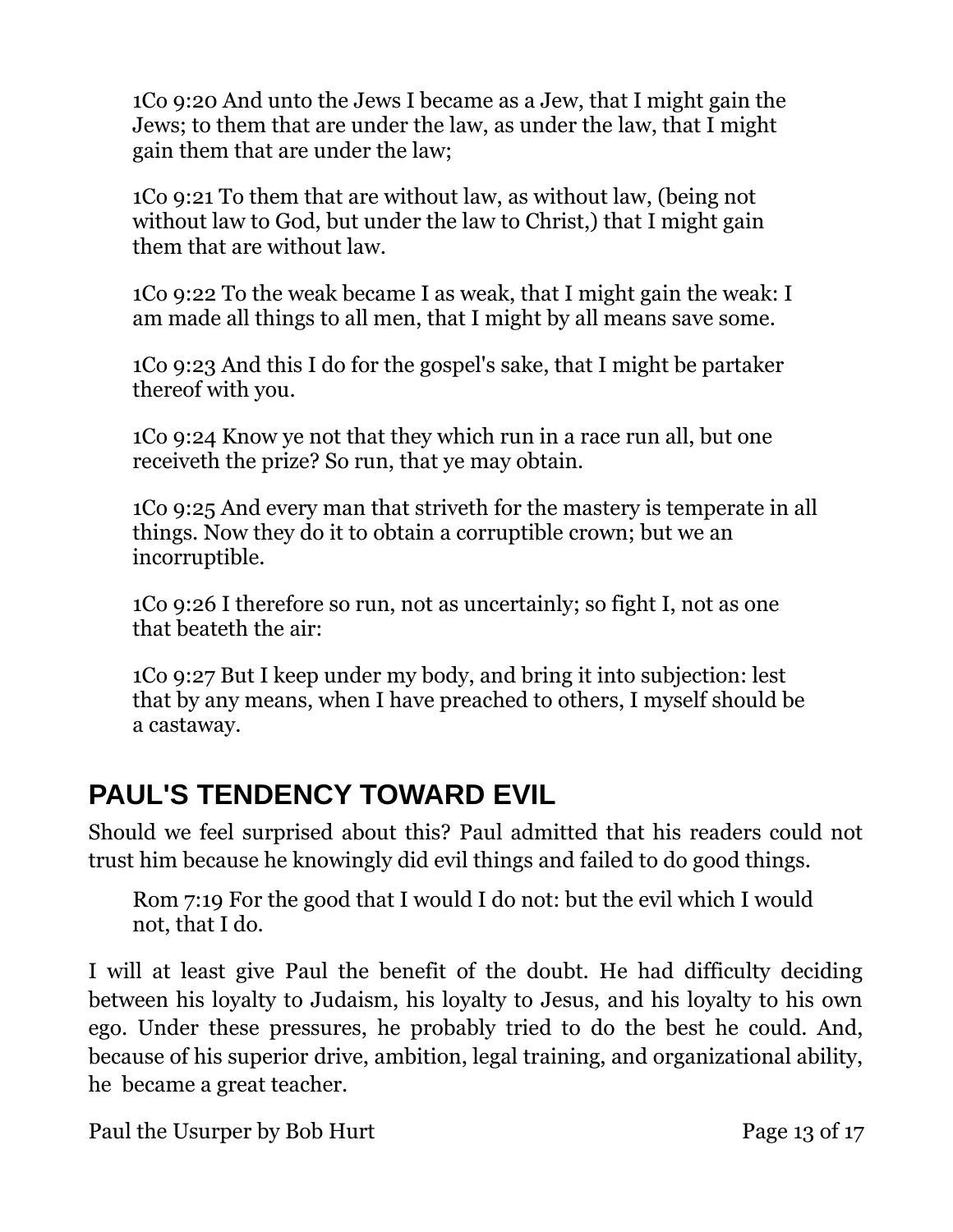# <span id="page-13-1"></span>**PAUL'S ATONEMENT DOCTRINE LOGIC MELTDOWN**

However, Christian preachers push the wrong gospel when they push the one Paul engineered. Sure, Paul said many good and noble things, encouraging people to love one another. But he also demeaned women, demeaned homosexuals, and introduced a false plan of salvation. He felt so impressed by the crucifixion and resurrection of Jesus that he created a false religion ABOUT Jesus, centered on a perverse mix of his divinity and the utterly illogical and pagan concept of his sacrificial death.

To comprehend this breakdown in logic, consider the sense of a wise and loving Heavenly Father ordering the death of his perfect, divine, unique son, a being nearly the Father's equal, to atone for the puny sins of his other children. What about the commandment not to kill? What about the sense of justice and fairness? Since when did it become fair to demand the sacrifice of a perfect son to atone for the sins of imperfect sons? And what is sacrifice, anyway, other than the attempt to bribe God so he won't punish the sacrificer for sins, and an effort to buy God's favor and respect, all in a scheme for religious organizations to make money and enslave parishioners? After all, God himself certainly has no use for a sacrificial offering.

How can this an atoning sacrifice take effect with a wise and loving Heavenly Father who is no respecter of persons?

Astoundingly, conventional fundamentalist Christian preachers would have us believe that the sacrifice is necessary because we have a sin nature and cannot otherwise have relationship with God. And they propound this right after leading congregations in the Lord's Prayer, the prayer directly to the Heavenly Father that Jesus taught his followers. Implicitly, sacrifices insult the Father. They don't appease him.

#### <span id="page-13-0"></span>**JESUS DEMOLISHED THE ATONEMENT DOCTRINE**

Jesus and others before and after him demolished that effete argument repeatedly by showing how the spirit of God is within us. Aside from yearning to do his will, we could not possibly have a closer relationship with him. And we need no sacrifice to enable that relationship.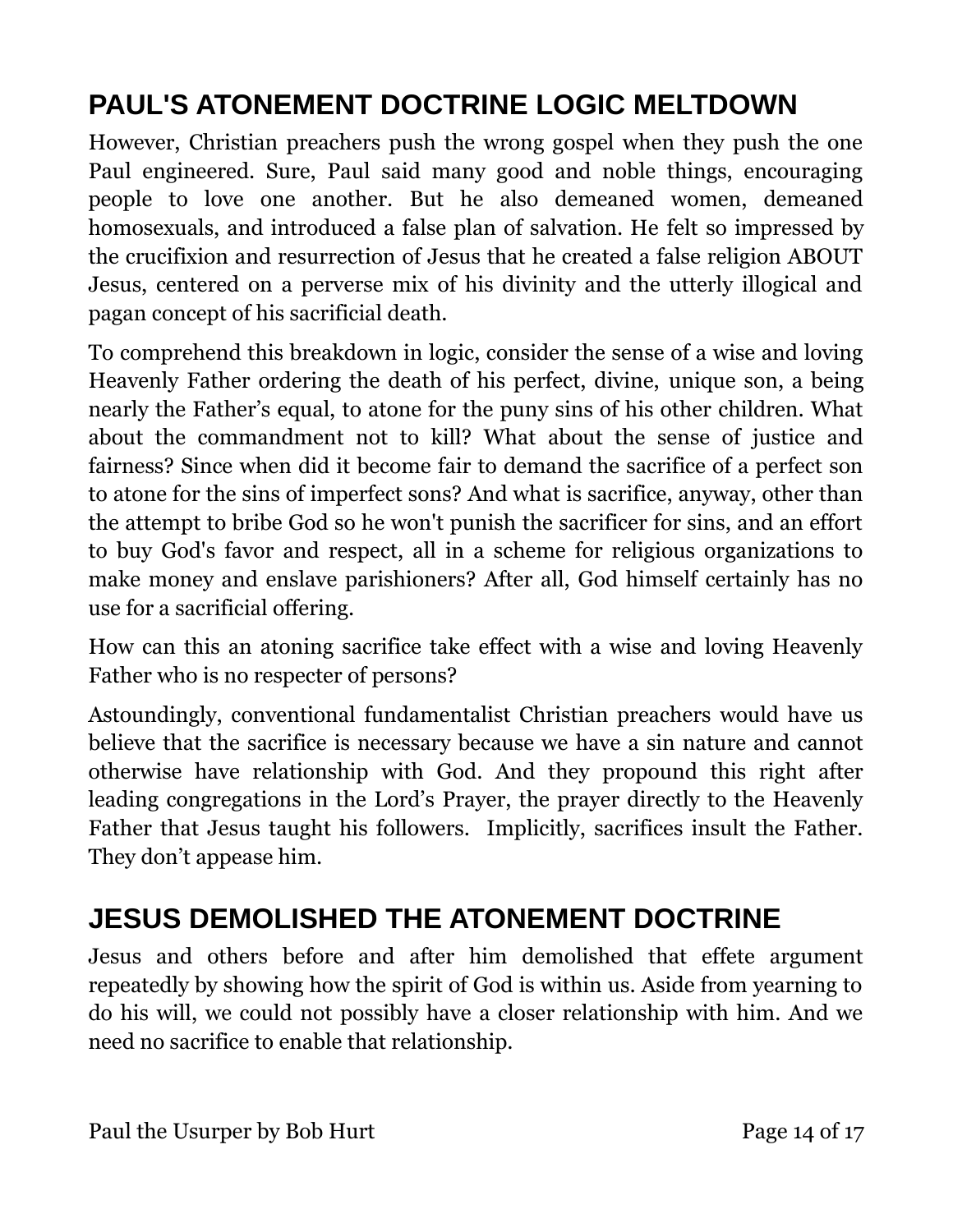Luk 17:20 And when he was demanded of the Pharisees, when the kingdom of God should come, he answered them and said, The kingdom of God cometh not with observation:

Luk 17:21 Neither shall they say, Lo here! or, lo there! for, behold, the kingdom of God is within you.

Mat 10:20 For it is not ye that speak, but the Spirit of your Father which speaketh in you.

Joh 17:21 That they all may be one; as thou, Father, *art* in me, and I in thee, that they also may be one in us: that the world may believe that thou hast sent me.

Joh 17:22 And the glory which thou gavest me I have given them; that they may be one, even as we are one:

Joh 17:23 I in them, and thou in me, that they may be made perfect in one; and that the world may know that thou hast sent me, and hast loved them, as thou hast loved me.

## <span id="page-14-1"></span>**CHRISTIAN PREACHERS FOLLOW PAUL IN BEING FALSE PROPHETS**

Christians who preach Paul's false gospel are the self-same false prophets Jesus warned his followers not to heed. They preach a phony gospel that Paul invented out of thin air and that he had no authority to teach.

I do not now wonder *whether*, for it is inevitable, but rather *when* Christian preachers will wake up and start becoming loyal to the Gospel of Jesus and not the false and unauthorized teachings of the false prophet Paul.

# <span id="page-14-0"></span>**TIME FOR A REAL GOSPEL REVIVAL**

It is time for Christian preachers to start quoting Jesus, not Paul, and to being loyal to the actual, real gospel Jesus taught. Otherwise, how shall they fulfill the Great Commission? If they actually believe the false gospel of Paul, how shall they believe the true gospel of Jesus? And if they believe not the true gospel of Jesus, are not they themselves damned?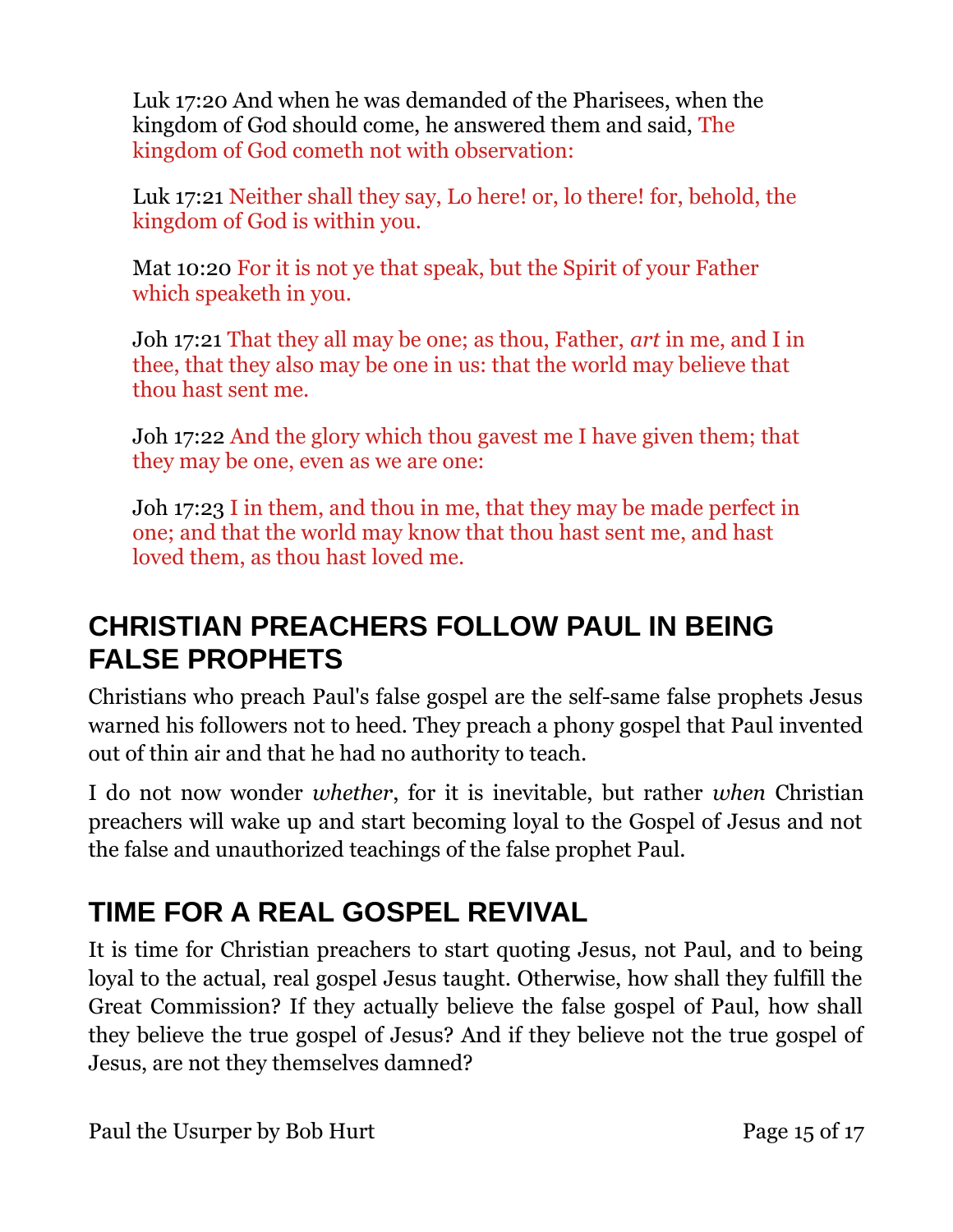Mar 16:15 And he said unto them, Go ye into all the world, and preach the gospel to every creature.

Mar 16:16 He that believeth and is baptized shall be saved; but he that believeth not shall be damned.

Jesus' gospel of love, forgiveness, and service is simple, clean, and pure. Anyone can read it for himself, without needing the wrong opinions of the preachers who have browbeat them from birth to accept Paul's false doctrines.

Paul, who invented his own cult and plan of salvation, and preachers of today who promote that cult and plan of salvation, are, wittingly or not, serving Satan in the derailing of the gospel Jesus commanded his followers to teach.

Paul was indeed a striking figure on the backdrop of history, and one of the most magnificent teachers the world has ever known. But his letters have no more right to be in the bible than does this article. They are, after all just his letters with just his opinions in them. In the final analysis, no one can tell the gospel better than Jesus already has.

It takes courage to face a truth as hard as the one I have presented here. It took me years to escape the death-grip of my fundamentalist Christian upbringing and start facing the truths Jesus taught in his simple gospel. Just as I was, most Christians are afraid that they will burn in hell for abandoning the ridiculous and illogical atonement doctrine that Paul invented. Perhaps some will begin to see the light as a result of this article.

I do not have much hope for Christian preachers, however. They have a vested interest in keeping their flocks ignorant and in the dark. They earn their livings by telling lies, dressed up as truth. They seem to love telling people they will burn in hell if they don't accept Jesus as Lord and believe in the sacrificial death of Jes us. And they never bother telling their congregations that Jesus taught neither of those as principles of the gospel.

When faced with the bombast and specious reasoning of Christian preachers, try to remember that our view of the truth will always be partial and incomplete, and that the truth can always withstand honest investigation. Then do your best to share the gospel Jesus taught with others around you by *living it,* as Jesus did.